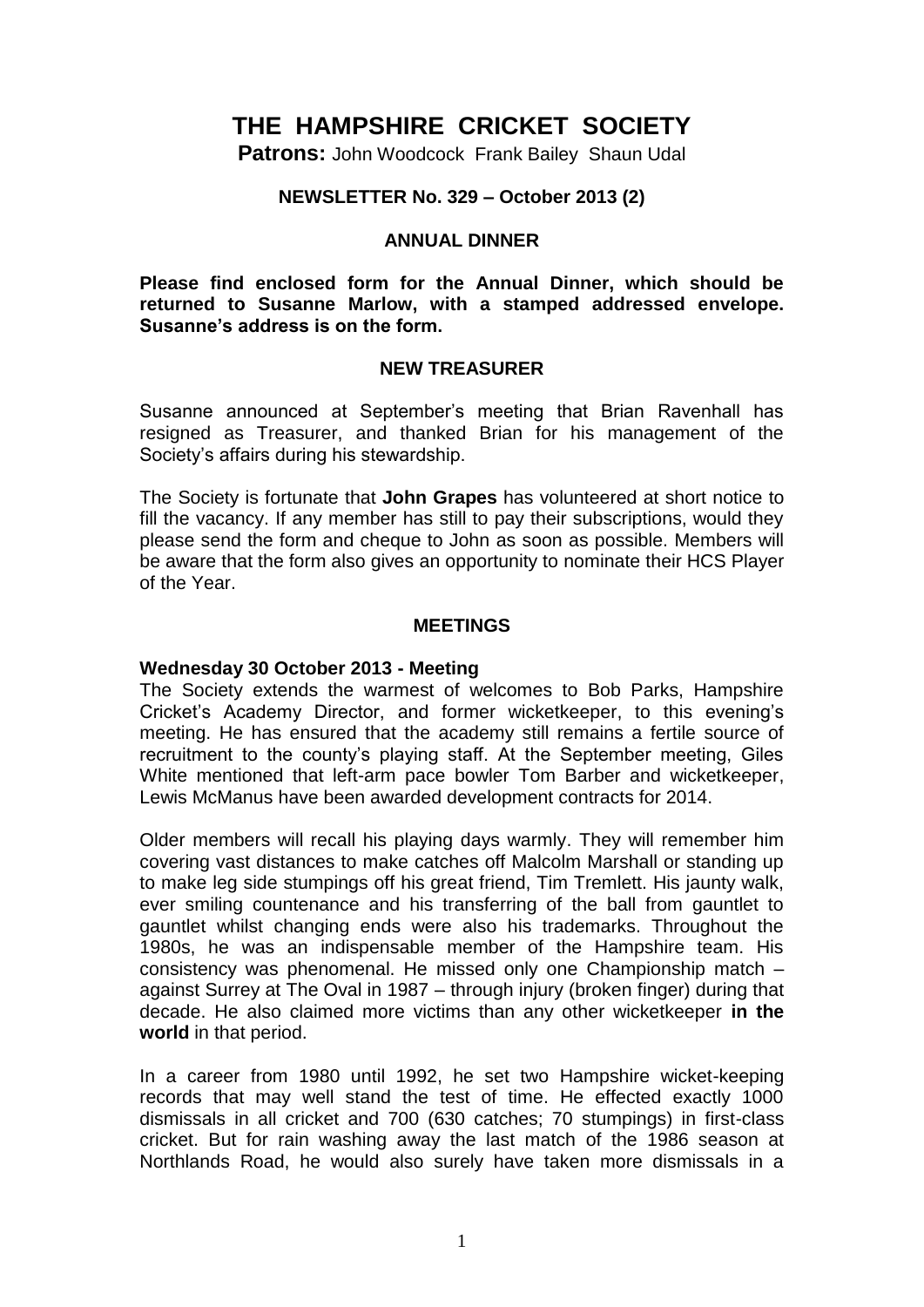season than any other Hampshire wicket-keeper. He was left stranded with 81 victims, two short of the record set by Leo Harrison in 1959.

In the mid-80s, when he was considered the country's best wicketkeeper standing back, he must have come close to gaining a much coveted test cap. In the end, he had to be content with a four hour walk-on role on the Saturday of the Lord's test against India in 1986, when he substituted for Bruce French (now England's wicket-keeping coach).

He gained some compensation, however, by gaining two Benson and Hedges Cup Final winners medals at Lord's (in 1988 and 1992), and another in the John Player Special (Sunday) League in 1986. He played a valuable part in securing the latter trophy at The Oval when he helped Kevan James add 35 runs for the ninth wicket in the last five overs when the county were in desperate trouble. Hampshire's final winning margin was a mere three runs.

He also toured Zimbabwe with an English Counties XI in February and March 1985. That team possessed a distinct Hampshire flavour, which emphasised the quality of Mark Nicholas' side in the 1980s. It was led by the Hampshire captain, and also included Paul Terry and Tim Tremlett.

His batting was based on simple lines. Like his father, Jim, before him, he was always a very quick footed and assured player of spin bowling. His best scores were 89 against Cambridge University at Fenner's in 1984 and 80 v Derbyshire at Portsmouth in that memorable year of 1986. In the latter innings, he came in as night watchman and coped admirably with Michael Holding in indifferent light. The great West Indian was bowling at his quickest; one bouncer to Gordon Greenidge comfortably cleared the wicket-keeper and bounced only twice en route to the boundary.

This is Bob Parks' third appearance at a Society meeting. He first addressed us at the Annual Dinner in December 1982 and then again in October 1992.

## **150 NOT OUT**

Dave Allen, Hampshire's Curator and a Society member, has written a book with the above title to celebrate the  $150<sup>th</sup>$  anniversary of Hampshire's foundation. It is available from the club shop, price £20. The proceeds will go to community projects and a proposed museum in the Shane Warne stand. Dave will, of course, be addressing the Society in January on the anniversary.

## **TWO DOUBLE CENTURIES IN A SEASON**

During last season, Jimmy Adams achieved the rare feat of scoring two double centuries: 219 not out against Worcestershire and 218 versus Northamptonshire, on both occasions at the Ageas Bowl. As far as the Editor is able to ascertain, only two other Hampshire players have scored two double centuries for the county, in the same season. Philip Mead (who else?) did so twice, in 1921 and 1922 and Gordon Greenidge achieved the landmark in 1977.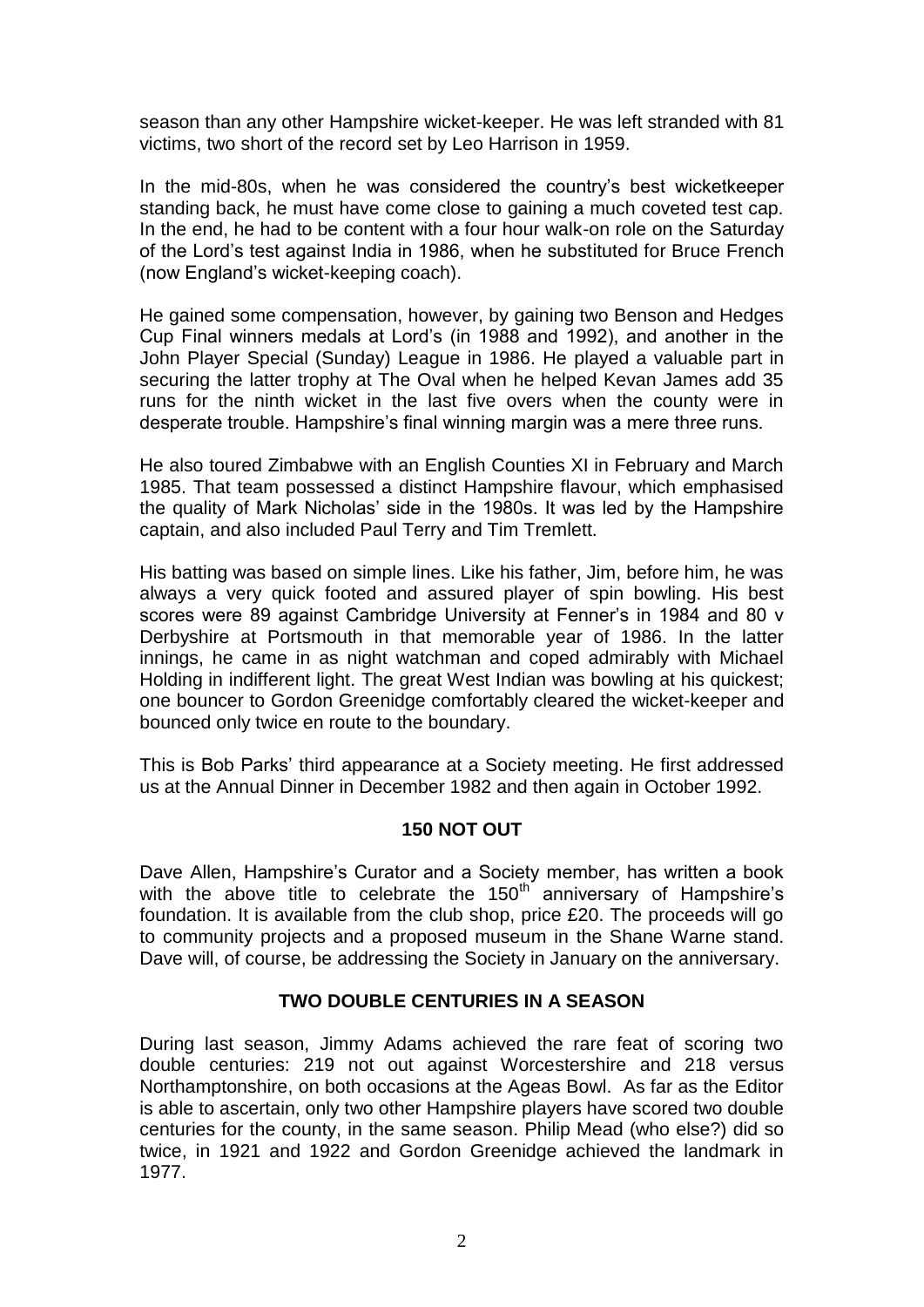## **PHILIP MEAD 1921**

## 280 not out v. Nottinghamshire at Southampton

This innings was the left-hander's highest score in first-class cricket. Facing a deficit of 232 on first innings, Hampshire were 17 for 2 when Mead lumbered his way to the wicket. One of the batsmen dismissed was CB Fry who was dismissed for a duck in what proved to be his last innings in first-class cricket in this country. Mead completed his first century in 130 minutes and needed only another 75 to reach his double hundred. By close of play on the second day, he was 209 not out. When he ran out of partners on the third afternoon, he had batted for 315 minutes. A ninth wicket partnership of 157 with Walter Livsey (69) had extended Hampshire's total to 507. When Nottinghamshire set off in pursuit of 286 in 175 minutes, Jack Newman reduced them to 55 for 5. However, they eventually eased home for the loss of eight wickets with 15 minutes to spare. Mead had scored 45 in the first innings.

#### 224 v. Sussex at Horsham

This match followed the above. By now, Mead was well and truly in the groove. He scored 113 on the first day and 224 in the second innings. He virtually played Sussex on his own. In the first innings, Hampshire totalled 260. The next highest score was Alec Bowell, with 35. Facing a deficit of 99 (Maurice Tate having struck a whirlwind 142 in 119 minutes), Hampshire were 175 for six at close of play on the second day. Mead was unbeaten on 66. Another interesting feature of the day was that 510 runs had flowed from the bat. (Batsmen of 2013 vintage please take note). Hampshire eventually reached 411. The next highest scorer was Alec Kennedy (46). In the time remaining, Sussex breezed to 182 for five against front line bowlers. The match was drawn. The third day had therefore yielded a further 418 runs. Mead had scored 662 runs in a week! During that June, he amassed 1159 of them (avge 96.58), an aggregate exceeded only by Yorkshire's Herbert Sutcliffe and Len Hutton.

#### **PHILIP MEAD 1922**

#### 235 v. Worcestershire at Worcester

By any test, this was an extraordinary innings. Only a few weeks earlier Philip Mead had been unconscious for long periods with pneumonia and doctors feared for his life. His runs came in 285 minutes (32 fours and one five). Hampshire totalled 373. He and Stuart Boyes (22 not out, the next highest score) added 147 for the tenth wicket. Worcestershire were then dismissed by Alec Kennedy and Jack Newman for 134 and 124 as Hampshire strode to victory by an innings and 115 runs. Philip Mead had operated in a parallel universe. No other batsman on either side made more than 40.

#### 211 v. Warwickshire at Southampton

In the first match between the two sides earlier in the season, Hampshire were famously bowled out for just 15. Mead, though, remained unbeaten on six. The county's batsmen demonstrated cricket's vagaries in the return by plundering 553 for seven declared, 522 of which came on the second day.